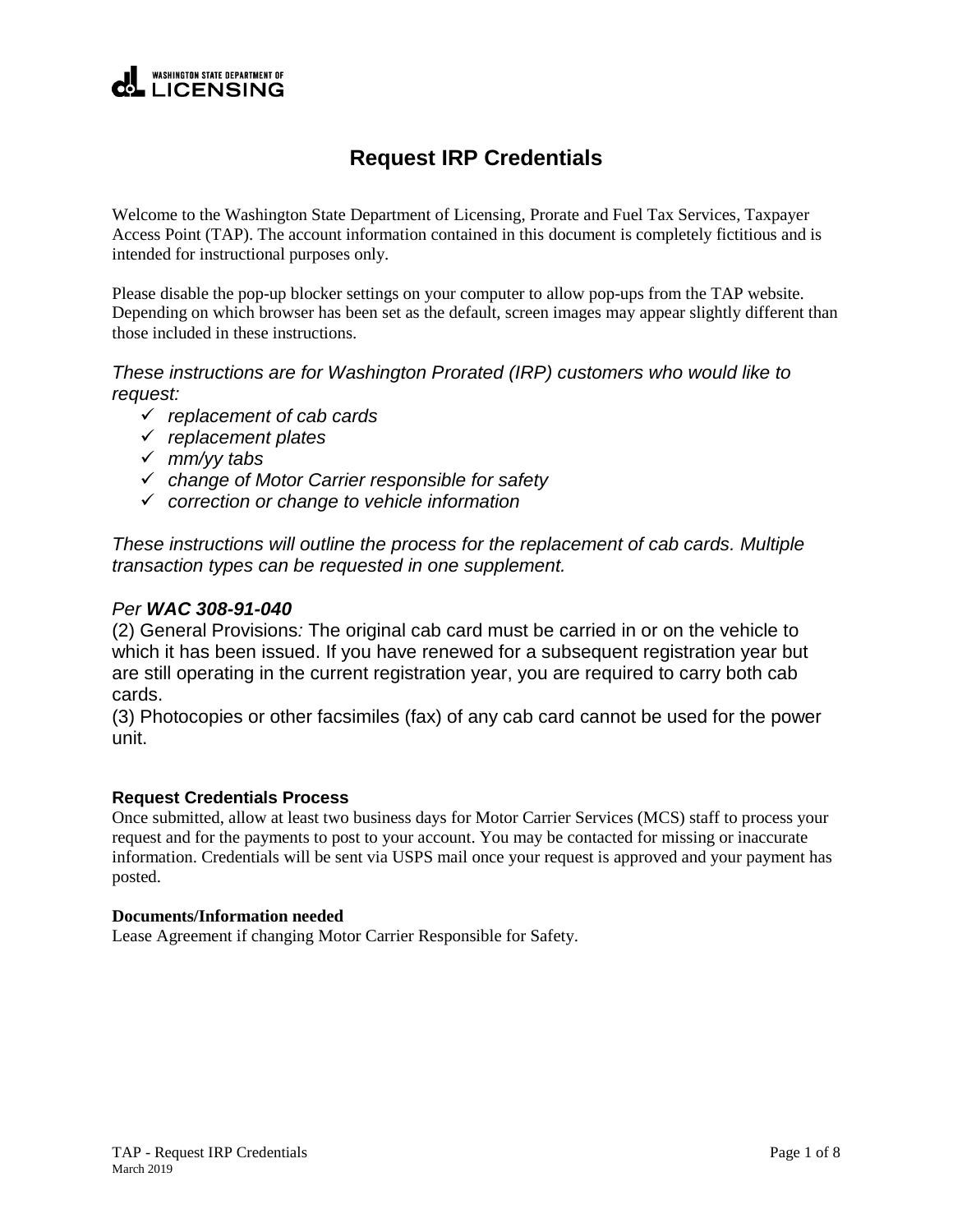## **Instructions for Request Credentials**

Log into Taxpayer Access Point (TAP).

*Note: For more information on how to log into your TAP account, see [How to log into TAP.](http://www.dol.wa.gov/vehicleregistration/docs/TAP-how-to-log-into-tap.pdf)*

| axpayer<br>ccess<br>А<br>oint                                                   |                                   |                                               |                                                                 |                           | <b>Prorate and Fuel Tax Services</b><br><b>THE WASHINGTON STATE DEPARTMENT OF<br/>29 H LICENSING</b> |                                                                               |                                                     |
|---------------------------------------------------------------------------------|-----------------------------------|-----------------------------------------------|-----------------------------------------------------------------|---------------------------|------------------------------------------------------------------------------------------------------|-------------------------------------------------------------------------------|-----------------------------------------------------|
| <b>Menu</b><br>Log Off                                                          | <b>IRP TEST</b>                   |                                               | <b>Names And Addresses</b>                                      |                           |                                                                                                      | I Want To                                                                     |                                                     |
| Home                                                                            | Federal Employer ID<br>My Balance | 11-1111111<br>\$3,249.41                      | Legal Name<br><b>Physical Address</b><br><b>Mailing Address</b> | <b>IRP TEST</b><br>Add    | 1661 ANTHEM LN SW TUMWATER WA                                                                        | <b>View Profile</b><br><b>Make a Payment</b><br><b>Register a New Account</b> |                                                     |
| Back                                                                            | Accounts <sup>2</sup>             | History <sup>1</sup><br>Messaaes <sup>0</sup> | Letters <sup>1</sup>                                            |                           |                                                                                                      |                                                                               |                                                     |
| View Support ID                                                                 | My Accounts <sup>2</sup>          |                                               |                                                                 |                           |                                                                                                      |                                                                               |                                                     |
| <b>Navigation</b>                                                               | <b>My Accounts</b><br>Account Id  | Account Type                                  | Name                                                            | Frequency                 | Address                                                                                              |                                                                               | <b>Hide History Filter</b><br><b>Balance Status</b> |
| » My Accounts                                                                   | 0022307<br>0022307-0101           | <b>IFTA</b><br><b>IRP Fleet</b>               | <b>IRP TEST</b><br><b>IRP TEST</b>                              | Quarterly<br>Prorate Fisc | 1661 ANTHEM LN SW TUMW/<br>1661 ANTHEM LN SW TUMW/                                                   |                                                                               | 0.00 Active<br>3.249.41 Active                      |
| <b>TAP Help</b>                                                                 | 2 Rows                            |                                               |                                                                 |                           |                                                                                                      |                                                                               |                                                     |
| TAP How-To Videos                                                               |                                   |                                               |                                                                 |                           |                                                                                                      |                                                                               |                                                     |
| TAP Frequently Asked<br>Ouestions                                               |                                   |                                               |                                                                 |                           |                                                                                                      |                                                                               |                                                     |
| dol.wa.gov   Contact Us   About Us   Survey   More About TAP   Copyright @ 2015 |                                   |                                               |                                                                 |                           |                                                                                                      |                                                                               |                                                     |

Under **Account ID**, select your **IPR Fleet Account** hyperlink.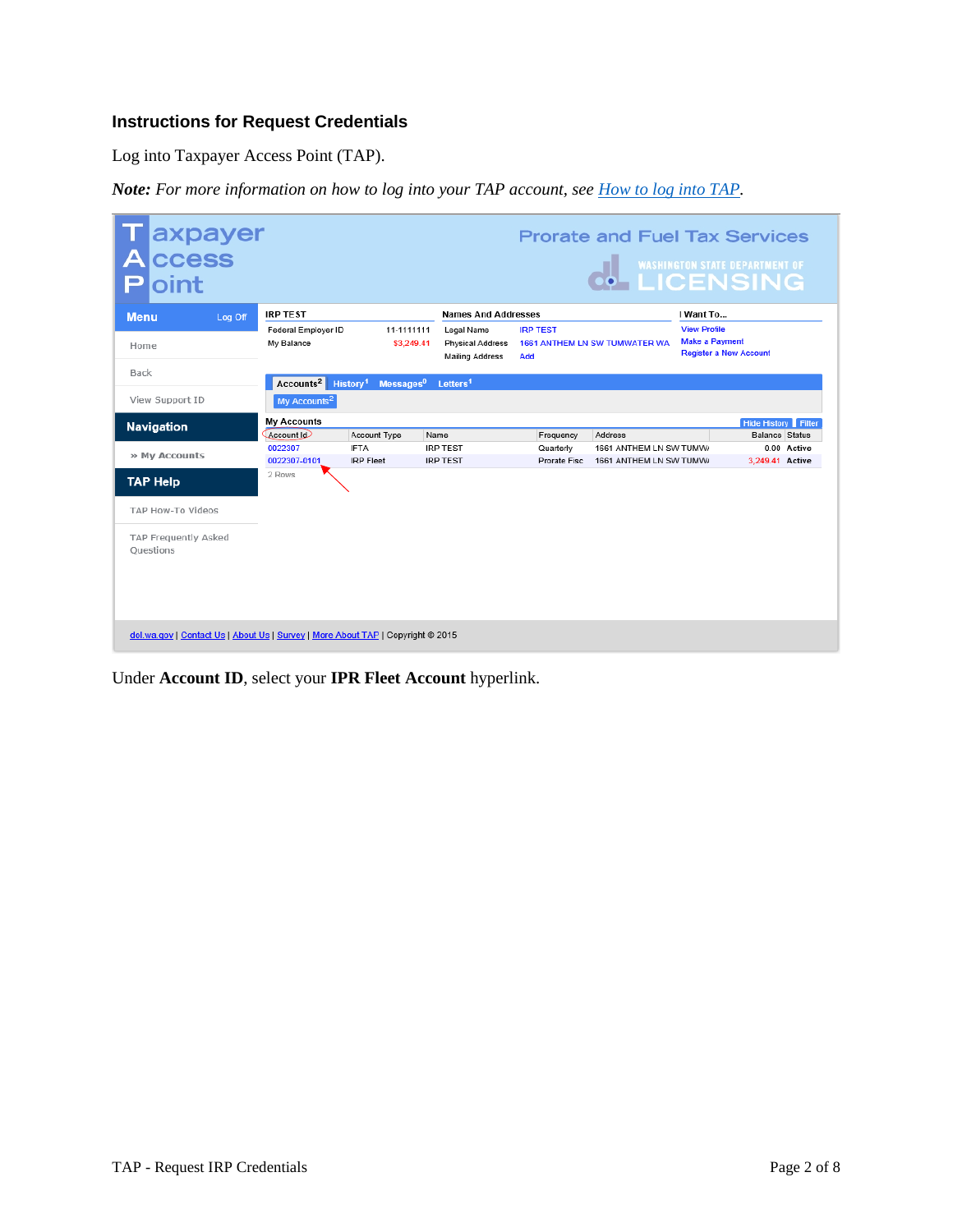| axpayer<br>ccess                                                                |         |                                                                       |                                                           |                                                                                                | <b>Prorate and Fuel Tax Services</b> |                        |                               |                                                                                                                                      |
|---------------------------------------------------------------------------------|---------|-----------------------------------------------------------------------|-----------------------------------------------------------|------------------------------------------------------------------------------------------------|--------------------------------------|------------------------|-------------------------------|--------------------------------------------------------------------------------------------------------------------------------------|
| oint                                                                            |         |                                                                       |                                                           |                                                                                                |                                      |                        |                               | <b>ON WASHINGTON STATE DEPARTMENT OF WASHINGTON STATE</b>                                                                            |
| <b>Menu</b>                                                                     | Log Off | <b>IRP Fleet</b>                                                      |                                                           |                                                                                                | <b>Names And Addresses</b>           |                        |                               | I Want To                                                                                                                            |
| Home<br><b>Back</b>                                                             |         | Federal Employer ID<br>Prorate Fiscal Annual<br>My Balance<br>Pending | 11-1111111<br>0022307-0101<br>\$3,249.41<br>$$ -3,249.41$ | <b>Legal Name</b><br><b>Physical Address</b><br><b>Mailing Address</b>                         |                                      | <b>IRP TEST</b><br>Add | 1661 ANTHEM LN SW TUMWATER WA | <b>View Accounts</b><br><b>View Profile</b><br><b>Request Good Standing Letter</b><br>Register a New Account<br><b>Close Account</b> |
| <b>View Support ID</b>                                                          |         | <b>Payment Source</b><br>Fleet History <sup>1</sup>                   | <b>Activity</b>                                           | Setup<br>Letters <sup>1</sup><br>Messages <sup>1</sup>                                         |                                      |                        |                               |                                                                                                                                      |
| <b>Navigation</b>                                                               |         | Recent Applications <sup>1</sup>                                      |                                                           | Prior Applications Jurisdictions <sup>3</sup> Weight Groups <sup>1</sup> Vehicles <sup>1</sup> |                                      |                        |                               |                                                                                                                                      |
| <b>My Accounts</b>                                                              |         | <b>Recent Applications</b><br><b>Filing Period</b>                    | Application                                               | <b>Status</b>                                                                                  | <b>Jurisdictions</b>                 | Vehicles               | <b>Fees</b>                   | Show History Filter<br>Balance Actions                                                                                               |
| » IRP Fleet                                                                     |         | 31-Dec-2018                                                           | 2018 Renewal                                              | <b>Finalized</b>                                                                               |                                      | 59                     | 3,249.41<br>$\mathbf{1}$      | 0.00 Create New Supplement                                                                                                           |
| <b>TAP Help</b>                                                                 |         |                                                                       |                                                           |                                                                                                |                                      |                        |                               |                                                                                                                                      |
| <b>TAP How-To Videos</b>                                                        |         |                                                                       |                                                           |                                                                                                |                                      |                        |                               |                                                                                                                                      |
| <b>TAP Frequently Asked</b><br><b>Ouestions</b>                                 |         |                                                                       |                                                           |                                                                                                |                                      |                        |                               |                                                                                                                                      |
| dol.wa.gov   Contact Us   About Us   Survey   More About TAP   Copyright © 2015 |         |                                                                       |                                                           |                                                                                                |                                      |                        |                               |                                                                                                                                      |

Under **Actions**, click **Create New Supplement** hyperlink and **confirm**.

| axpayer<br> ccess<br>pint                       |                                                                                            |                                                                                                                                                                                                                                                                                                        |                                        |             | <b>Prorate and Fuel Tax Services</b><br>WASHINGTON STATE DEPARTMENT OF                                                                          |
|-------------------------------------------------|--------------------------------------------------------------------------------------------|--------------------------------------------------------------------------------------------------------------------------------------------------------------------------------------------------------------------------------------------------------------------------------------------------------|----------------------------------------|-------------|-------------------------------------------------------------------------------------------------------------------------------------------------|
| <b>Menu</b><br>Log Off                          |                                                                                            | Attention: Use the "Attachments" section on the left hand side of the screen to include documentation with your application.                                                                                                                                                                           |                                        |             |                                                                                                                                                 |
| Home                                            |                                                                                            | A copy or your vehicle registration or title is required for all vehicles you are licensing under the International Registration Plan (IRP). The name<br>listed on your registration or title must match the name on your IRP application.<br>(GVW) or more with a purchase date greater than 60 days. |                                        |             | A stamped Heavy Vehicle Use Tax Receipt (2290) is required to be submitted for all vehicles running combination 55,000 lbs gross vehicle weight |
| <b>Back</b><br><b>View Support ID</b>           | vehicle(s).                                                                                | A current Lease Agreement is required when you are using another carriers USDOT number as the carrier responsible for the safety of your                                                                                                                                                               |                                        |             |                                                                                                                                                 |
| <b>Navigation</b>                               | 2018 Supplement 2<br>Fleet                                                                 | Submit Cancel<br>0022307-0101                                                                                                                                                                                                                                                                          | <b>Fee Summary</b><br><b>Effective</b> | 20-Nov-2018 | I Want To<br><b>View Accounts</b>                                                                                                               |
|                                                 | Created                                                                                    | 20-Nov-2018                                                                                                                                                                                                                                                                                            | <b>Apportioned Fees</b>                | \$0.00      | <b>View Profile</b>                                                                                                                             |
| <b>My Accounts</b>                              | Reported Jurisdictions                                                                     | 3                                                                                                                                                                                                                                                                                                      | <b>Base Fees</b>                       | \$0.00      |                                                                                                                                                 |
|                                                 | <b>Registered Groups</b>                                                                   | 1                                                                                                                                                                                                                                                                                                      | <b>Net Fees</b>                        | \$0.00      |                                                                                                                                                 |
| <b>IRP Fleet</b>                                | <b>Vehicles in Application</b>                                                             | $\Omega$                                                                                                                                                                                                                                                                                               |                                        |             |                                                                                                                                                 |
| $\ast$ IRP                                      | <b>Pending Validations</b><br><b>Application Status: Created</b>                           | $\Omega$                                                                                                                                                                                                                                                                                               |                                        |             |                                                                                                                                                 |
| <b>TAP Help</b>                                 | information is entered.                                                                    | To complete your application, use the tabs below to enter and/or view your information. Fees are calculated once jurisdiction, vehicle and weight                                                                                                                                                      |                                        |             |                                                                                                                                                 |
| <b>TAP How-To Videos</b>                        | Click Here to Learn More About the Tabs Below                                              |                                                                                                                                                                                                                                                                                                        |                                        |             |                                                                                                                                                 |
| <b>TAP Frequently Asked</b><br><b>Questions</b> | Application<br><b>Fees</b><br>Jurisdictions <sup>3</sup><br><b>C</b> Vehicles <sup>1</sup> | Messages <sup>0</sup> Letters <sup>1</sup><br>Validations <sup>0</sup>                                                                                                                                                                                                                                 |                                        |             |                                                                                                                                                 |
| <b>Attachments</b>                              | <b>Vehicles and Weights</b><br><b>Add</b>                                                  |                                                                                                                                                                                                                                                                                                        |                                        |             | <b>Add Weight Group</b><br><b>Hide History</b> Filter                                                                                           |
|                                                 | Group<br>TT-105500-002                                                                     | Group Type<br>Default Weight<br><b>Truck Tractor</b><br>105,500                                                                                                                                                                                                                                        | <b>Base Weight Activity</b><br>105,500 |             | Active<br>Messages<br>$\mathscr{A}$                                                                                                             |
|                                                 | dol.wa.gov   Contact Us   About Us   Survey   More About TAP   Copyright @ 2015            |                                                                                                                                                                                                                                                                                                        |                                        |             |                                                                                                                                                 |

Click on the **Vehicles** tab to display current weight groups under **Vehicles and Weights**.

To request credentials, select the **Group** hyperlink the vehicle is in.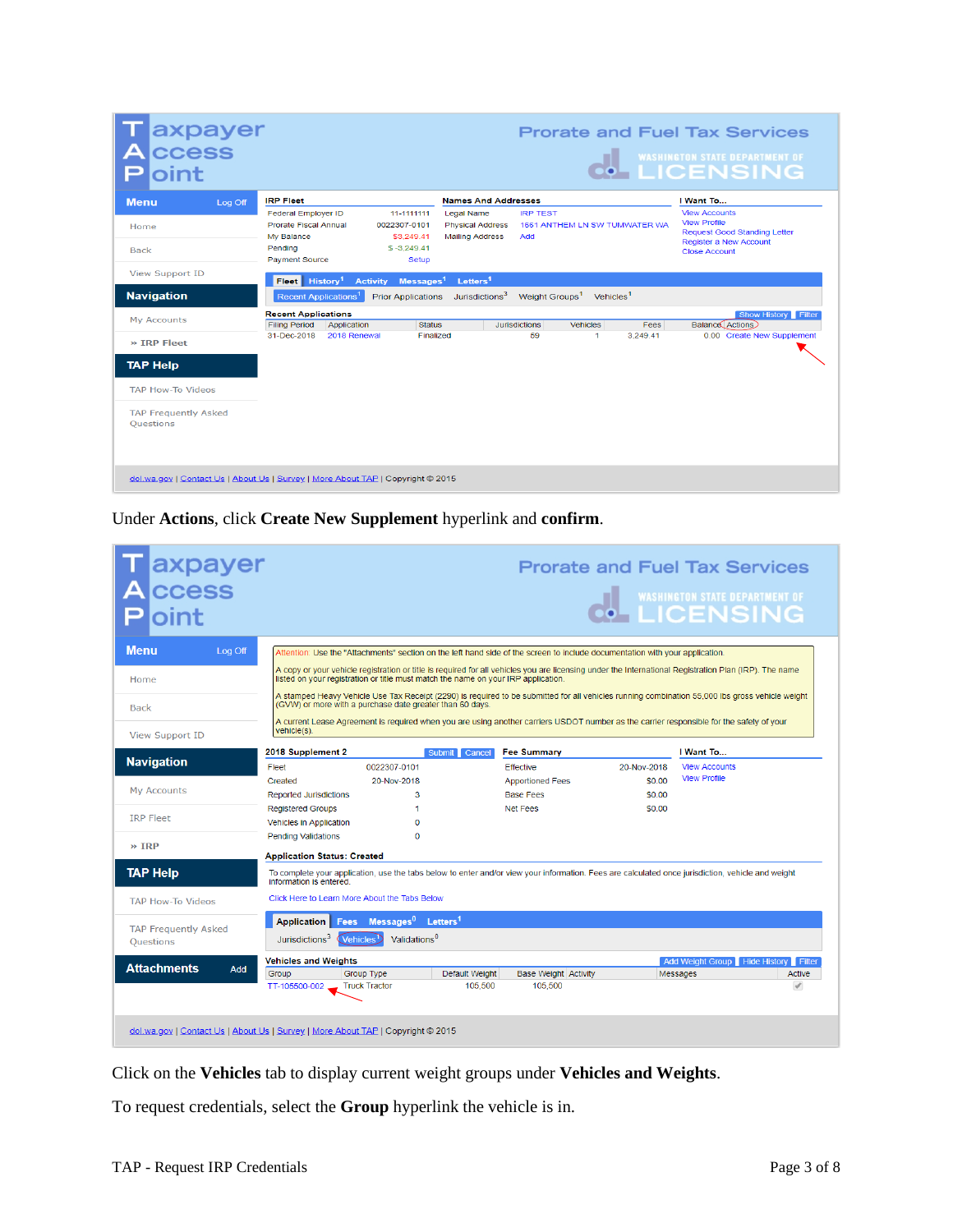|                                                                                                                                                                                                                                      |            |              | Ŧ<br>Ω               |
|--------------------------------------------------------------------------------------------------------------------------------------------------------------------------------------------------------------------------------------|------------|--------------|----------------------|
| Attention: In order to receive credit for a deleted vehicle, the cab card must be signed and attached to your request. Use the Attachments section<br>on the left hand side of the screen to attach your Signed Cab Card for credit. |            |              |                      |
| <b>Weight Groups</b>                                                                                                                                                                                                                 |            |              |                      |
| Weights<br><b>Group Vehicles</b><br><b>Vehicles</b>                                                                                                                                                                                  |            |              |                      |
| <b>Vehicles</b>                                                                                                                                                                                                                      |            |              |                      |
|                                                                                                                                                                                                                                      |            |              | Add / Change Vehicle |
| <b>Vehicles</b>                                                                                                                                                                                                                      |            |              | <b>Filter</b>        |
| Year Vehicle Make<br><b>Transaction Type</b><br>Unit                                                                                                                                                                                 | <b>VIN</b> | <b>USDOT</b> | VehicleType          |
| $\overline{+}$ Add / Change Vehicle                                                                                                                                                                                                  |            |              |                      |
|                                                                                                                                                                                                                                      |            | <b>Save</b>  | <b>Cancel</b>        |

Select the **Vehicles** tab, then click the **Add/Change Vehicle** hyperlink.

| <b>IRP</b>                                                                                                                                     |                       |   |                                                                                                                                                    |                 | ⊕                               | $\mathbb{Z}$ |
|------------------------------------------------------------------------------------------------------------------------------------------------|-----------------------|---|----------------------------------------------------------------------------------------------------------------------------------------------------|-----------------|---------------------------------|--------------|
| on the left hand side of the screen to attach your Signed Cab Card for credit.                                                                 |                       |   | Attention: In order to receive credit for a deleted vehicle, the cab card must be signed and attached to your request. Use the Attachments section |                 |                                 |              |
| <b>Weight Groups</b>                                                                                                                           |                       |   |                                                                                                                                                    |                 |                                 |              |
| <b>Vehicles</b><br>Weights                                                                                                                     | <b>Group Vehicles</b> |   |                                                                                                                                                    |                 |                                 |              |
| <b>(Unit: 003)</b><br><b>Vehicles</b>                                                                                                          |                       |   |                                                                                                                                                    |                 |                                 |              |
| <b>Unit: 003</b>                                                                                                                               |                       |   | <b>Remove Vehicle</b><br>Бv.                                                                                                                       | $\Box$ Copy row | <b>Et, Add / Change Vehicle</b> |              |
| <b>Transaction Information</b>                                                                                                                 |                       |   | <b>Vehicle Information</b>                                                                                                                         |                 |                                 |              |
|                                                                                                                                                |                       |   |                                                                                                                                                    |                 |                                 |              |
| <b>Transaction Type</b>                                                                                                                        | <b>Change Vehicle</b> | ≂ | <b>Vehicle Make</b>                                                                                                                                | FORD - Ford     | $\overline{\phantom{a}}$        |              |
|                                                                                                                                                |                       |   |                                                                                                                                                    |                 |                                 |              |
|                                                                                                                                                | 003                   |   | Model Year                                                                                                                                         |                 | 2014                            |              |
|                                                                                                                                                | 1FU654A6S54F6AS4D     |   | <b>Fuel Type</b>                                                                                                                                   | <b>Diesel</b>   | $\overline{\phantom{a}}$        |              |
|                                                                                                                                                |                       |   | <b>Unladen Weight</b>                                                                                                                              |                 | 16,900                          |              |
|                                                                                                                                                | 11113RP               |   | <b>Purchase Price</b>                                                                                                                              |                 | 25,000.00                       |              |
|                                                                                                                                                |                       | 0 | <b>Purchase Date</b>                                                                                                                               | 27-May-2017     | 园                               |              |
| Unit<br><b>VIN</b><br>TPO Number / Base Plate<br><b>Current Plate Number</b><br>Weight of Plate Turned In<br><b>Registration Credit Months</b> |                       | O | Number of Axles/Seats                                                                                                                              |                 | 3                               |              |

*Note: Each vehicle will show on a separate Unit subtab.*

In the **Transacation Information** section, select **Change Vehicle** for **Transaction Type**.

For **Unit**, enter the unit number you are requesting credentials for and tab once. All data fields will autofill. If you want to change the unit number, click into the field and enter the new Unit number.

In the **Vehicle Information** section, no changes should be made.

*Note: If not making changes to Motor Carrier Responsible for Safety section, skip to [Page 6.](#page-5-0)*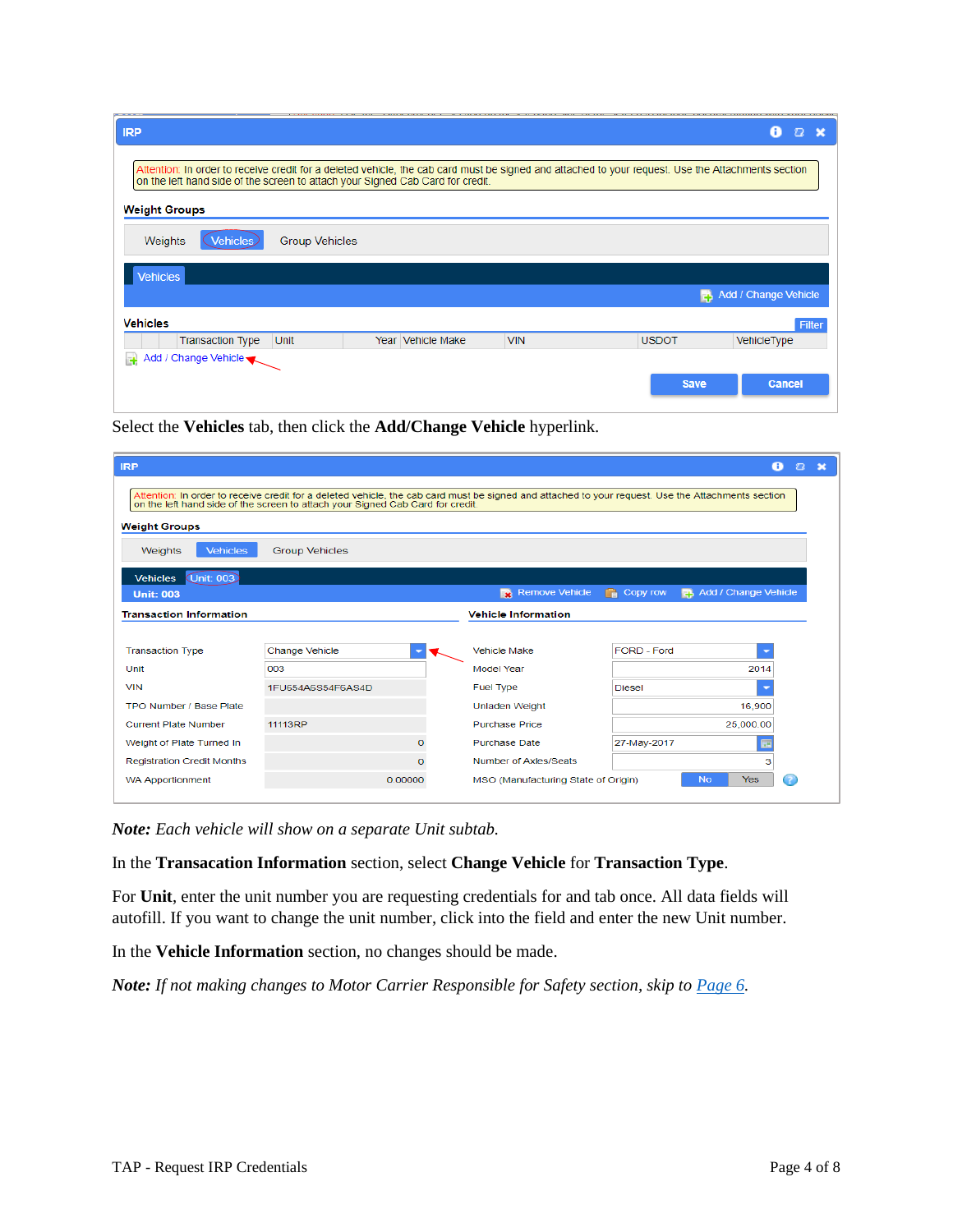| <b>Motor Carrier Responsible for Safety</b> |                 |                   |                              |                 |
|---------------------------------------------|-----------------|-------------------|------------------------------|-----------------|
| Is This Vehicle Running Under a Lease?      |                 | Yes.<br><b>No</b> | Owner/Lessor (if applicable) |                 |
| <b>Carrier FEIN</b>                         | 111111111       |                   | <b>IFTA Jurisdiction</b>     | WA - Washington |
| <b>USDOT</b>                                | 1111111         |                   | <b>IFTA Account Number</b>   | 0022307         |
| Carrier Name                                | <b>IRP TEST</b> |                   | <b>IFTA Account Name</b>     | <b>IRP TEST</b> |
|                                             |                 |                   | No IFTA Account/Fuel Permit  |                 |

In the **Motor Carrier Responsible for Safety** section, Lease and/or IFTA information can be changed.

**Lease** information:

Select **Yes** or **No** as appropriate for **Is This Vehicle Running Under a Lease**?

- **No -** Carrier FEIN, USDOT# and Carrier Name will autofill.
- **Yes -** Enter new USDOT# you are leased to. The Carrier FEIN and Carrier Name will autofill. Later you will be required to attach a copy of a completed leased vehicle listing form and the lease agreement.

**Owner/Lessor** - This field is not required, however it can be used if Legal Owner is different than registered owner.

**IFTA** information:

- **IFTA Jurisdiction -** Enter the base jurisdiction that issued the decal that will be applied to your vehicle. If base jurisdiction is not WA, IFTA account name and number fields will not open for entry.
- **IFTA Account Number -** If this field does not auto populate enter the WA based jurisdiction's IFTA license number you will be operating under.
- **IFTA Account Name -** Will autofill.
- **No IFTA Account/Fuel Permit** If you will not be operating under the IFTA agreement (no IFTA decal or license) check this box.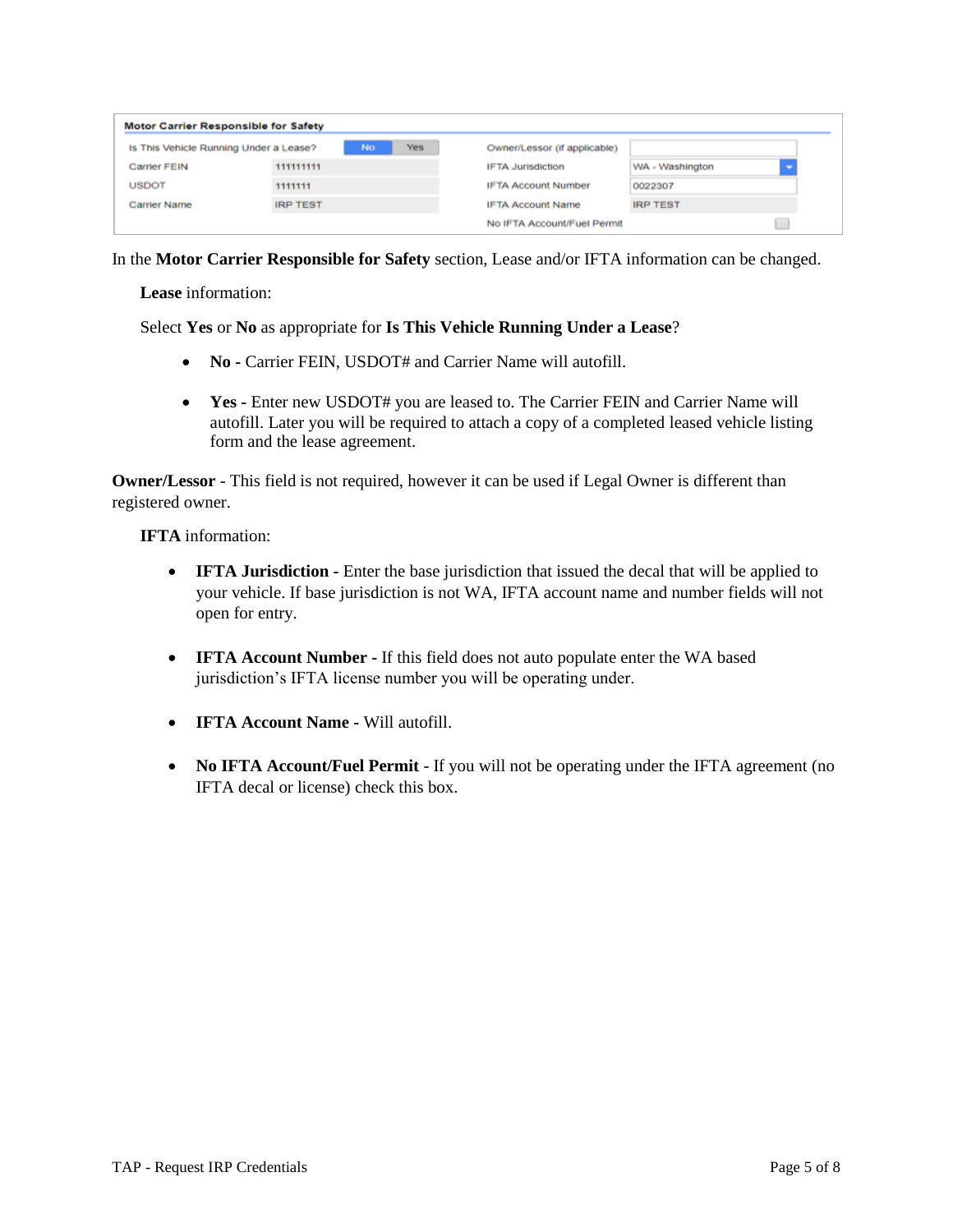| <b>Registrant Requests</b> |                                                 |                                                                |      |        |
|----------------------------|-------------------------------------------------|----------------------------------------------------------------|------|--------|
| Select Additional Options  | Temporary Authority $ \boldsymbol{\checkmark} $ |                                                                |      |        |
|                            | Replacement License Plate                       |                                                                |      |        |
|                            | <b>Replacement Tabs</b>                         |                                                                |      |        |
|                            | Replacement Cab Card                            |                                                                |      |        |
|                            |                                                 | Remove Vehicle <b>R</b> Copy row <b>R</b> Add / Change Vehicle |      |        |
|                            |                                                 |                                                                | Save | Cancel |

In the **Registrant Requests** section:

<span id="page-5-0"></span> Select **Temporary Authority**. This allows operation of a vehicle pending issuance of permanent credentials.

*Note: For Temporary Authority eligibility see WAC [308-91-050.](https://app.leg.wa.gov/wac/default.aspx?cite=308-91-050) The Temporary Authority will be located in your TAP Letters tab for printing once processed and approved by MCS staff.*

- Select **Replacement Cab Card**.
- If applicable, **Replacement Tabs** can be selected.
- If applicable, select **Replacement Plate**. If selected, **Replacement Tabs** and **Replacement Cab Card** will auto select as well. A reason for plate replacement must be selected from the drop down menu.

If you have additional vehicles to request credentials for, click **Add/Change Vehicle**.

When you have completed your request, click **Save**.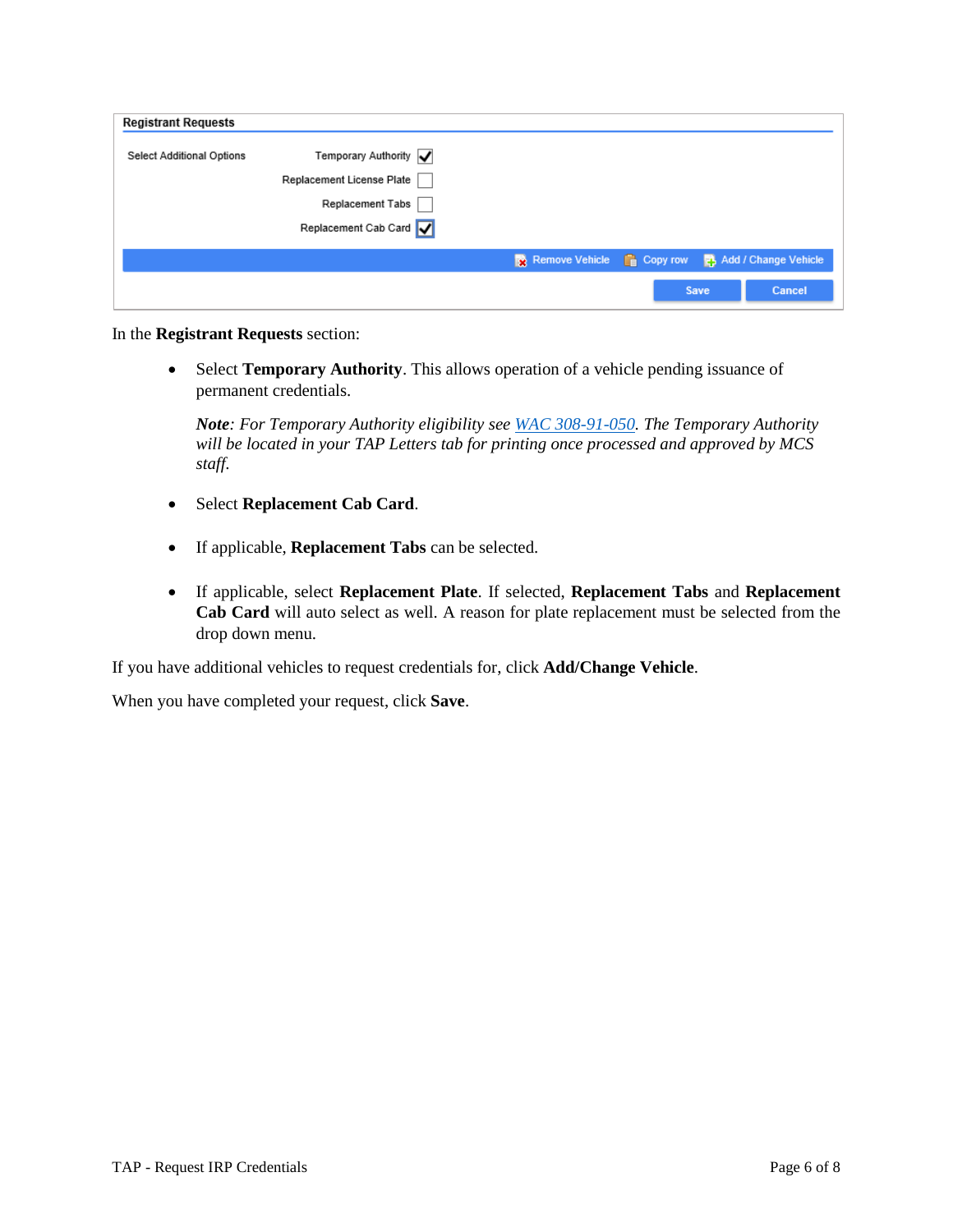| axpayer<br>ccess<br>oint                                                        |                                                                                   |                                                   |                      |                             |                                                                                                                              |        | <b>Prorate and Fuel Tax Services</b><br>WASHINGTON STATE DEPARTMENT OF                                                                                |                          |
|---------------------------------------------------------------------------------|-----------------------------------------------------------------------------------|---------------------------------------------------|----------------------|-----------------------------|------------------------------------------------------------------------------------------------------------------------------|--------|-------------------------------------------------------------------------------------------------------------------------------------------------------|--------------------------|
| <b>Menu</b><br>Log Off                                                          |                                                                                   |                                                   |                      |                             | Attention: Use the "Attachments" section on the left hand side of the screen to include documentation with your application. |        |                                                                                                                                                       |                          |
| Home                                                                            | listed on your registration or title must match the name on your IRP application. |                                                   |                      |                             |                                                                                                                              |        | A copy or your vehicle registration or title is required for all vehicles you are licensing under the International Registration Plan (IRP). The name |                          |
| <b>Back</b>                                                                     | (GVW) or more with a purchase date greater than 60 days.                          |                                                   |                      |                             |                                                                                                                              |        | A stamped Heavy Vehicle Use Tax Receipt (2290) is required to be submitted for all vehicles running combination 55,000 lbs gross vehicle weight       |                          |
| <b>View Support ID</b>                                                          | vehicle(s).                                                                       |                                                   |                      |                             |                                                                                                                              |        | A current Lease Agreement is required when you are using another carriers USDOT number as the carrier responsible for the safety of your              |                          |
|                                                                                 | 2018 Supplement 12                                                                |                                                   | Submit<br>Cancel     | <b>Fee Summary</b>          |                                                                                                                              |        | I Want To                                                                                                                                             |                          |
| <b>Navigation</b>                                                               | Fleet                                                                             | 0022307-0101                                      |                      | <b>Effective</b>            | 03-Dec-2018                                                                                                                  |        | <b>View Accounts</b>                                                                                                                                  |                          |
|                                                                                 | Created                                                                           | 03-Dec-2018                                       |                      | <b>Apportioned Fees</b>     |                                                                                                                              | \$0.00 | <b>View Profile</b>                                                                                                                                   |                          |
| My Accounts                                                                     | <b>Reported Jurisdictions</b>                                                     | 3                                                 |                      | <b>Base Fees</b>            |                                                                                                                              | \$2.00 |                                                                                                                                                       |                          |
| <b>IRP Fleet</b>                                                                | <b>Registered Groups</b>                                                          |                                                   |                      | <b>Net Fees</b>             |                                                                                                                              | \$2.00 |                                                                                                                                                       |                          |
|                                                                                 | Vehicles in Application                                                           |                                                   |                      |                             |                                                                                                                              |        |                                                                                                                                                       |                          |
| $\ast$ IRP                                                                      | <b>Pending Validations</b>                                                        | $\Omega$                                          |                      |                             |                                                                                                                              |        |                                                                                                                                                       |                          |
|                                                                                 | <b>Application Status: Created</b>                                                |                                                   |                      |                             |                                                                                                                              |        |                                                                                                                                                       |                          |
| <b>TAP Help</b>                                                                 | information is entered.                                                           |                                                   |                      |                             |                                                                                                                              |        | To complete your application, use the tabs below to enter and/or view your information. Fees are calculated once jurisdiction, vehicle and weight     |                          |
| <b>TAP How-To Videos</b>                                                        | Click Here to Learn More About the Tabs Below                                     |                                                   |                      |                             |                                                                                                                              |        |                                                                                                                                                       |                          |
|                                                                                 | Application<br>Fees                                                               | $M$ essages $^0$                                  | Letters <sup>1</sup> |                             |                                                                                                                              |        |                                                                                                                                                       |                          |
| <b>TAP Frequently Asked</b><br>Questions                                        | Jurisdictions <sup>3</sup>                                                        | Validations <sup>0</sup><br>Vehicles <sup>1</sup> |                      |                             |                                                                                                                              |        |                                                                                                                                                       |                          |
|                                                                                 | <b>Vehicles and Weights</b>                                                       |                                                   |                      |                             |                                                                                                                              |        | Add Weight Group   Hide History   Filter                                                                                                              |                          |
| <b>Attachments</b><br>Add                                                       | Group                                                                             | <b>Group Type</b>                                 | Default Weight       | <b>Base Weight Activity</b> |                                                                                                                              |        | Messages                                                                                                                                              | Active                   |
|                                                                                 | TT-105500-002                                                                     | <b>Truck Tractor</b>                              | 105,500              |                             | 105,500 1 Change                                                                                                             |        |                                                                                                                                                       | $\overline{\mathscr{A}}$ |
|                                                                                 |                                                                                   |                                                   |                      |                             |                                                                                                                              |        |                                                                                                                                                       |                          |
| dol.wa.gov   Contact Us   About Us   Survey   More About TAP   Copyright @ 2015 |                                                                                   |                                                   |                      |                             |                                                                                                                              |        |                                                                                                                                                       |                          |

## Click **Submit**.

| Are you sure you want to submit this application? Please make sure you have attached all required documents<br>(example: vehicle registration, 2290, lease agreement document etc.) before continuing. |            |           |
|--------------------------------------------------------------------------------------------------------------------------------------------------------------------------------------------------------|------------|-----------|
|                                                                                                                                                                                                        | <b>Yes</b> | <b>No</b> |

Click **Yes** to confirm submission, and if applicable, that you have attached all required documents.